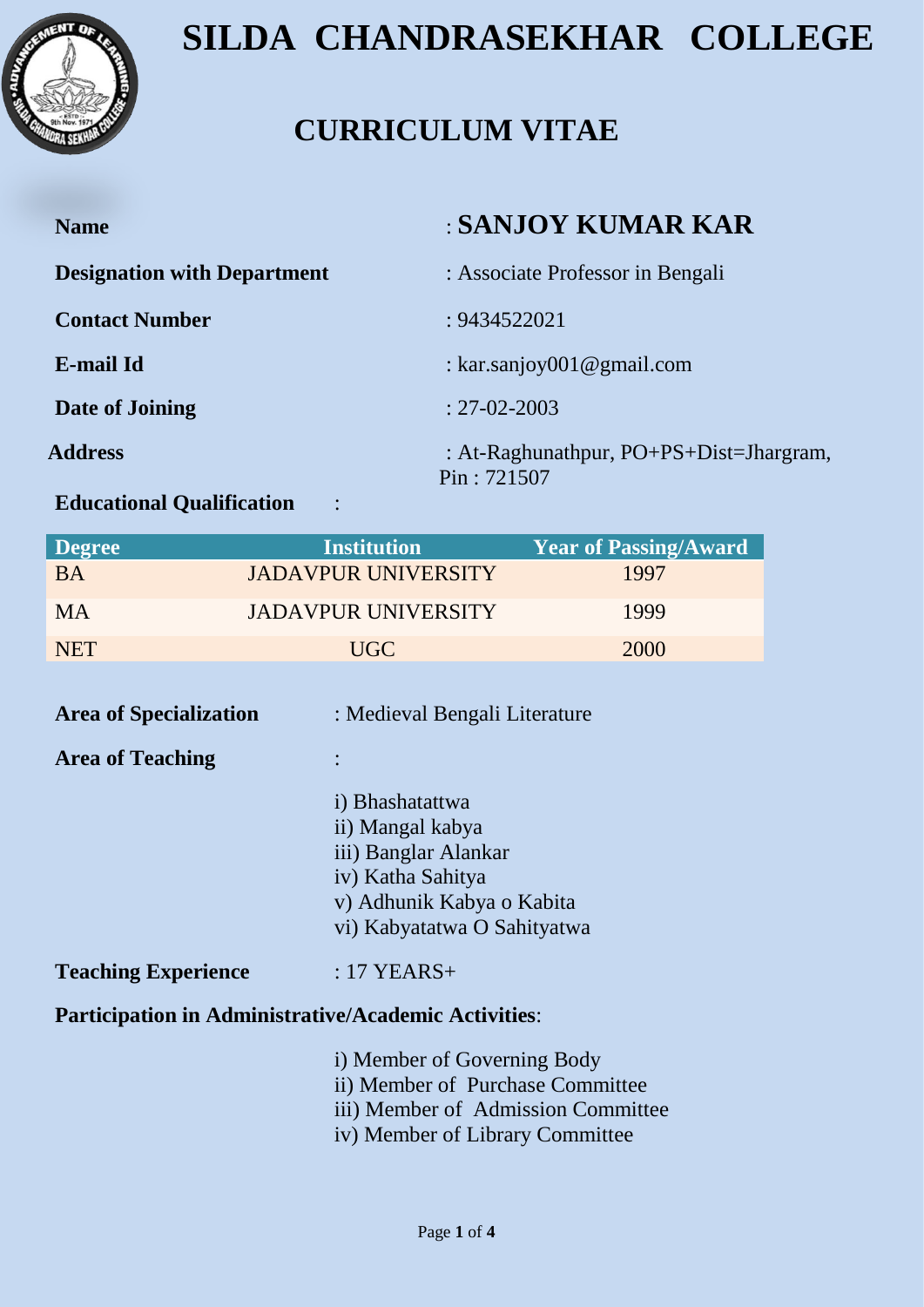

#### **Conference/Seminar/Workshop organised**:

1. National Seminar on 'Janma Dwishata barsher Aloke Vidyasagar : Fire Dekha' Organised by Silda Chandra Sekhar College, Dept of Bengali – Date – 28/02/2020, National Seminer.

#### **Research Interest** : Nil

#### **List of research publications in national/international journals**:

| Sl. No.                 | <b>Title</b>                  | <b>Details of Conference</b>     | <b>ISSN/ISBN</b> |
|-------------------------|-------------------------------|----------------------------------|------------------|
|                         |                               | <b>Publication</b>               |                  |
| $\mathbf{1}$            | Jangalmahaler Bilupta         | Jangalmahaler Poribesher Itihase | <b>ISBN</b>      |
|                         | Prai Lokonritya               | Luptaprai Lokosanskriti          | 978-93-80869-25- |
|                         | "CHANG"                       |                                  |                  |
| $\overline{2}$          | <b>Rabindranather Chokhe</b>  | Ebong Mahuya                     |                  |
|                         | Gramonnyan                    |                                  |                  |
| 3                       | Swadhinata Porobarti          | <b>EBONG MAHUYA</b>              |                  |
|                         | Deshatmabodhak Bangla         |                                  |                  |
|                         | <b>Natak</b>                  |                                  |                  |
| $\overline{\mathbf{4}}$ | Akhtarujjaman Iliyaser        | <b>MANAN</b>                     |                  |
|                         | <b>Uponyase Gan-Pratirodh</b> |                                  |                  |

#### **Presentation of research papers in seminars/conferences**:

| <b>SI</b><br>$\bullet$<br>N<br>$\mathbf{0}$ . | <b>Title of the Lecture/</b><br><b>Academic session</b> | <b>Title of Conference/</b><br><b>Seminar</b> | <b>Organized by</b> | <b>Whether</b><br>International/<br><b>National/State</b><br><b>Regional/Coll</b><br>ege<br>or<br><b>University</b><br>level |
|-----------------------------------------------|---------------------------------------------------------|-----------------------------------------------|---------------------|------------------------------------------------------------------------------------------------------------------------------|
| 1.                                            | <b>UCHCHASHIKSHAY</b>                                   | Excellence in Higher                          | Silda C.S.          | <b>National</b>                                                                                                              |
|                                               | <b>BESARKARIKARAN</b>                                   | Education:                                    | College             |                                                                                                                              |
|                                               | <b>SHIKSHAR</b>                                         | Challenges and                                |                     |                                                                                                                              |
|                                               | <b>UTKARSHA</b>                                         | <b>Remedies 18th March</b>                    |                     |                                                                                                                              |
|                                               | SADHANER ANTARAY                                        | 2016                                          |                     |                                                                                                                              |
| $\overline{2}$                                | Suniti kumarer Drishtite                                | Suniti kumar                                  | Vidyasagar          | International                                                                                                                |
|                                               | Ramayan                                                 | Chattopadhya                                  | University          |                                                                                                                              |
|                                               |                                                         | 14th Sep. 2016                                |                     |                                                                                                                              |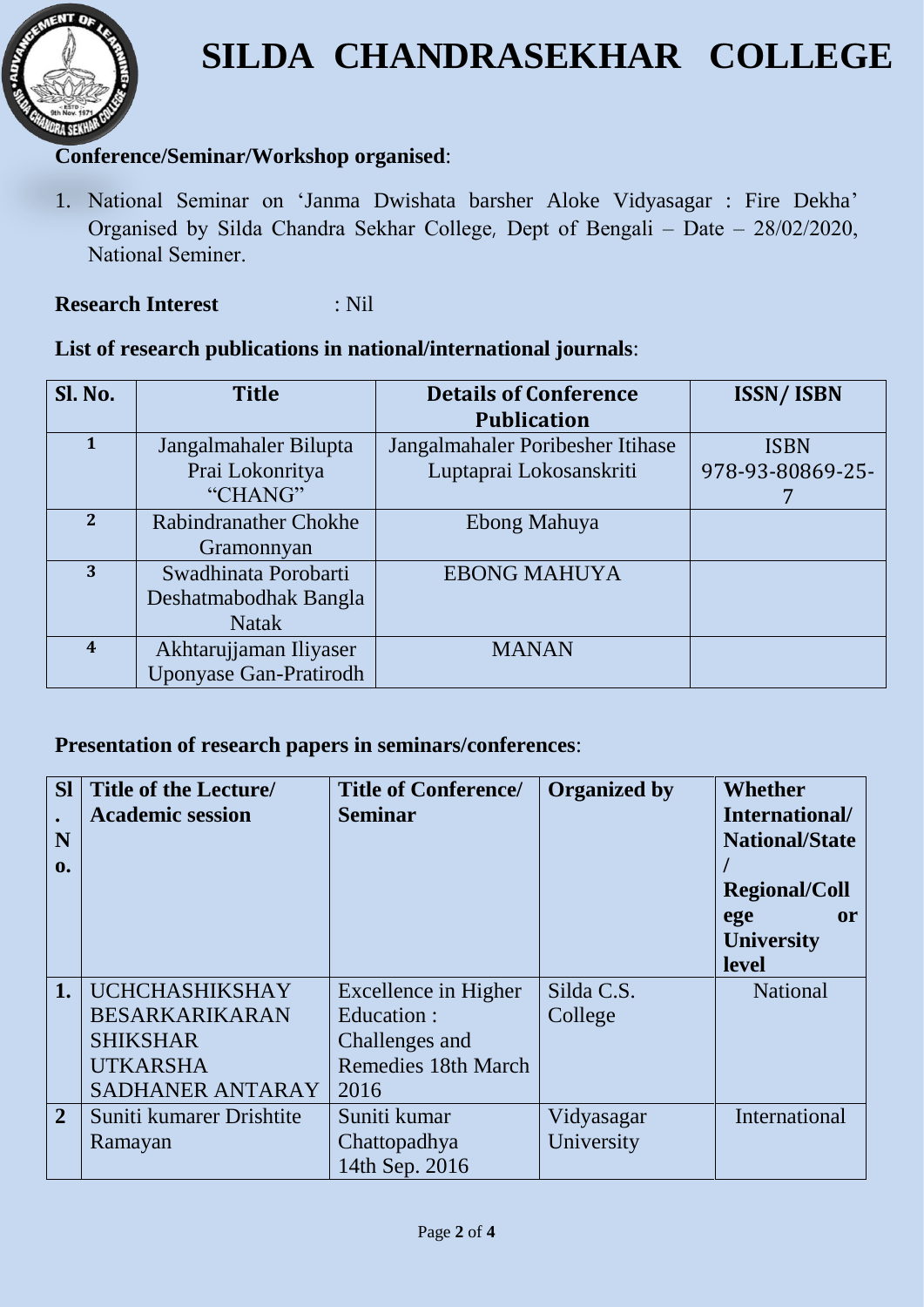

| <b>SI</b><br>N<br>0.    | <b>Title of the Lecture/</b><br><b>Academic session</b>       | <b>Title of Conference/</b><br><b>Seminar</b>                                                                                 | <b>Organized</b><br>by                                                                       | <b>Whether</b><br>International/<br><b>National/State</b><br><b>Regional/Coll</b><br>ege<br><b>or</b><br><b>University</b><br>level |
|-------------------------|---------------------------------------------------------------|-------------------------------------------------------------------------------------------------------------------------------|----------------------------------------------------------------------------------------------|-------------------------------------------------------------------------------------------------------------------------------------|
| 3                       | Sampratik Bangla<br>Uponyaser Brihannalader<br>Jiban Anweshan | Sampratik Bangla<br>Uponyas: Sristi o Binyas<br>16th & 17th Nov. 2016                                                         | Khejuri<br>College                                                                           | <b>National</b>                                                                                                                     |
| $\overline{\mathbf{4}}$ | Bharatbarshepratibandhis<br>amajermanabadhikar                | Human Rights: Trends<br>and Issue in contemporary<br>world<br>$17th$ march, 2017                                              | Silda C.S.<br>College                                                                        | National                                                                                                                            |
| 5                       | Sampattir<br>Uttaradhikarprasange<br>Yajnavalkyer 'Daybhag'   | Vedanugamishastreshulok<br>opakariktam<br>24 <sup>th</sup> March, 2017                                                        | Silda C.S.<br>College                                                                        | <b>National</b>                                                                                                                     |
| 6                       | Lodha Janajatir Samaj O<br>Sanskritir Astitwer Sankat         | Caste Religion and people<br>: A Study in the recent<br>social cultural trends in<br>india<br>$15^{th}$ Sept., 2017           | Silda C.S.<br>College                                                                        | <b>State</b>                                                                                                                        |
| $\overline{7}$          | Jhargramer Jelar<br>Lokokrira                                 | Fire DekhaItihas o<br>Lokosanskriti: Dui<br>Medinipur o Jhargram<br>25 <sup>th</sup> March 2018                               | Jungalmahal<br>erItihasLoks<br>anskritiChar<br>cha Kendra,<br>Raghunathp<br>ur,<br>Jhargram. | International                                                                                                                       |
| 8                       | Bangalir Krira Sanskritir<br>Rupantar                         | AdhunikBangaSanskriti:<br>Rupe-Rupantare<br>$10th$ April, 2018                                                                | Department<br>of Bengali<br>and English<br>,Khejuri<br>College.                              | International                                                                                                                       |
| 9                       | Lodha Janajatir<br>Arthanoitik Somosya                        | <b>Subaltern Reflection in</b><br>Bengali Society,<br><b>Education And Literature</b><br>$27-28$ <sup>th</sup> December, 2018 | Department<br>of Bengali,<br>Vidyasagar<br>University.                                       | International                                                                                                                       |